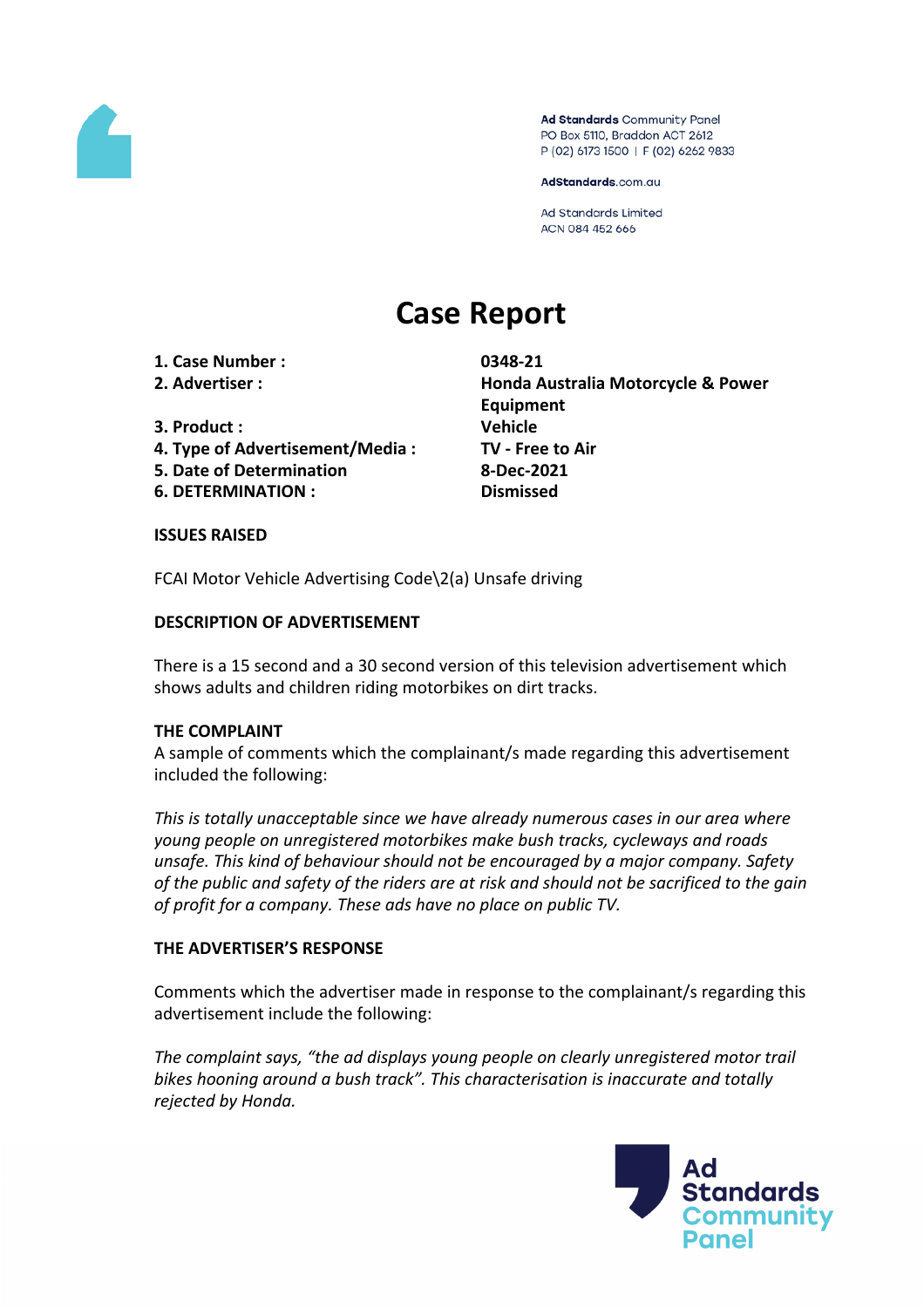

*The riders are riding in an exemplary, safe, considerate and environmentally responsible manner.*

*The riders selected for filming are age appropriate to the motorcycles they are riding, as it can be seen by how their riding position and motorcycles are ergonomically fitted to their size. Also, as it can be seen at 0:07 and 0:26 the portrayed riding is done under adult guidance and supervision.*

*The motorcycles are indeed unregistered, as they are designed for off-road use. As they are being ridden on private property, there is no requirement for registration, however none of these models are ADR compliant and all are unregistrable.*

*There is no "hooning" being shown. The motorcycles are being ridden in an exemplary manner, at slow to moderate speeds and in a safe and appropriate manner.*

*In reference to the FCAI code, under General Provisions.*

*1. What assurances can the advertiser provide that any driving depicted in the advertisement would conform to relevant road safety regulations, were it to occur on road or road-related area?*

*The ad was filmed in its entirety on private property including at motorcycle ride parks designed precisely for the activities being depicted. It was not filmed on roads or roadrelated areas.*

*The riding being modeled is clearly that of off-road motorcycles being ridden off-road in a recreational motorcycle trail riding setting and in an exemplary manner. There is no suggestion that these models are appropriate for highway (road or road related area) use or that the riding techniques or rider demographics are suitable for on-road riding. Again, it should be noted that these motorcycles are not ADR-compliant and therefore non-registerable for road use.*

*2. Can the advertiser confirm that any vehicles portrayed in the advertisement were driven within legal speed limits at all times?*

*As the dirt trails are on private property, there are no legal speed limits applied to them. Regardless, all riding was done with safety as a priority, including safe speeds and full Personal Protective Equipment (PPE). All speeds depicted are well within any advisory speed limits within the designated riding areas, but more importantly within speed ranges safe and appropriate for the use being depicted.*

*3. Was it necessary for the advertiser to obtain any special permission/permits to undertake filming of any driving sequences depicted in the advertisement? No special permission or permits were necessary, as the whole advertisement was filmed on private property.*

*4. Has the advertisement been made available on the internet? Yes. It can be seen on Honda Motorcycles Australia YouTube page. https://www.youtube.com/watch?v=zDCNQIa2NzY*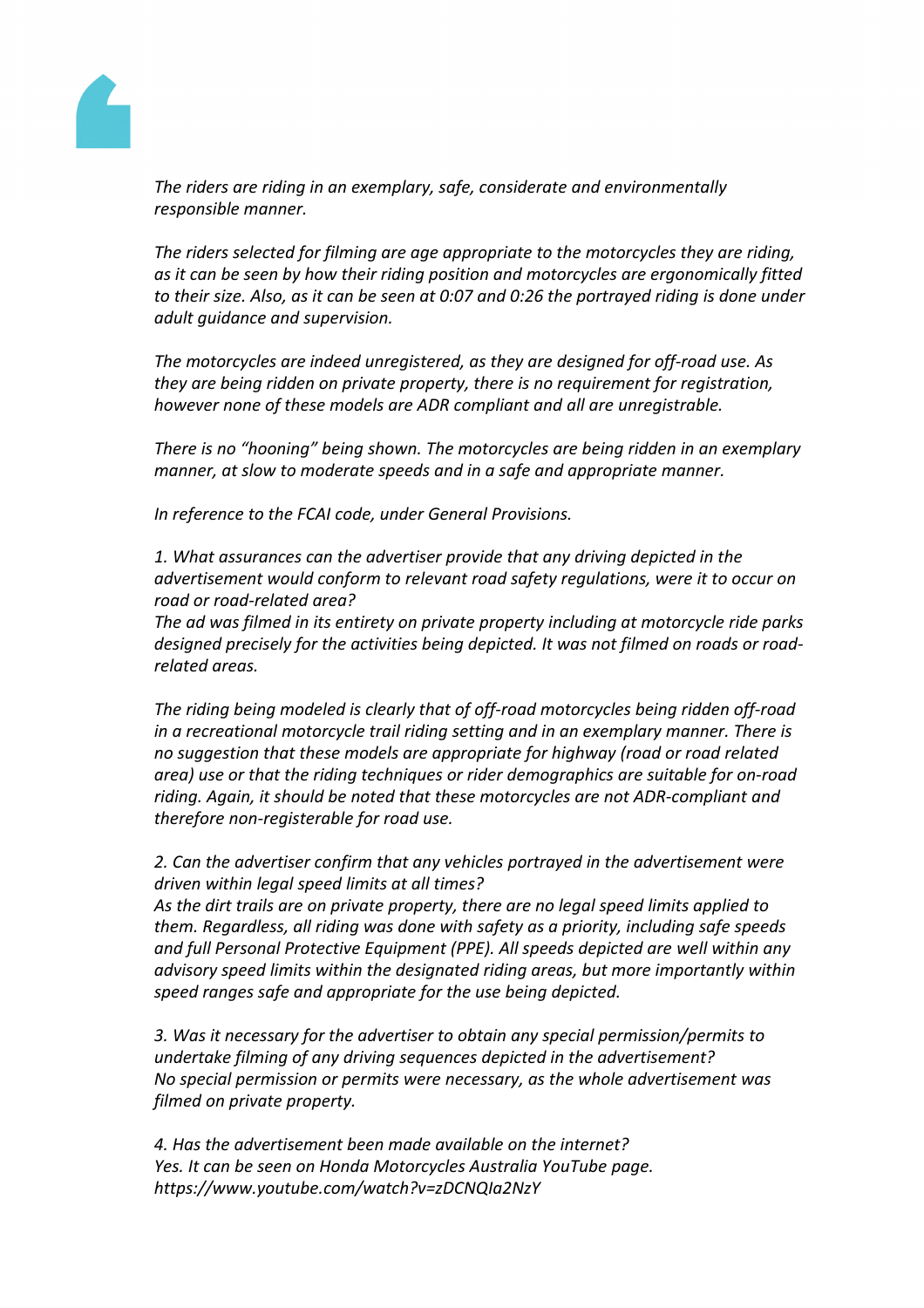

*In reference to the FCAI code, under Use of Motor Sport in Advertising.*

*For the entirety of the advertisement, motorcycle riding is appropriately depicted as a recreational activity, not in a "competition" or "sport" context. The speeds depicted are slow to moderate and the skill level depicted is novice to moderate for the least skilled of the users being shown.*

*In reference to the FCAI code, under Depiction of Off-Road Vehicles.*

*1. Do any/all vehicles portrayed being driven in an off-road setting in the advertisement conform to the requirements of the definition an off-road vehicle as provided in the Australian Design Rules (MC category)? If so, please outline the key criteria which are met?*

*No. Two wheeled motorcycles cannot comply with ADR 4.3.3 (MC) class. It should be noted that the 'Off-Road Vehicle" or "MC" class is a class specifically for ADR compliant passenger vehicles, not motorcycles.*

*This can be evidenced by the referring to:*

*"ADR 4.3.3 OFF-ROAD PASSENGER VEHICLE (MC)*

*A passenger vehicle having up to 9 seating positions, including that of the driver and being designed with special features for off-road operation. A vehicle with special features for off-road operation is a vehicle that:*

*(a) Unless otherwise 'Approved' has 4 wheel drive; and……."*

*Clearly, by definition, two wheeled motorcycles can't have four-wheel drive and would not be part of the ADR 4.3.3 class even if they were otherwise designed to be ADR compliant.*

*All models depicted in the advertisement are non-ADR compliant and thus not road registrable.*

*We can however confirm that all models are fit for purpose, with tyres, suspension and other components specifically designed and built for off-road use and for ageappropriate riders.*

*2. 2. What is the maximum number of seating positions in the vehicle/s? All models shown (CRF50F, CRF110F, CRF125F) have a maximum seating capacity of one; the rider.*

*3. 3. Does the vehicle/s have four-wheel drive/all-wheel drive? No, none of the models shown (CRF50F, CRF110F, CRF125F) have either four-wheeldrive or all-wheel-drive.*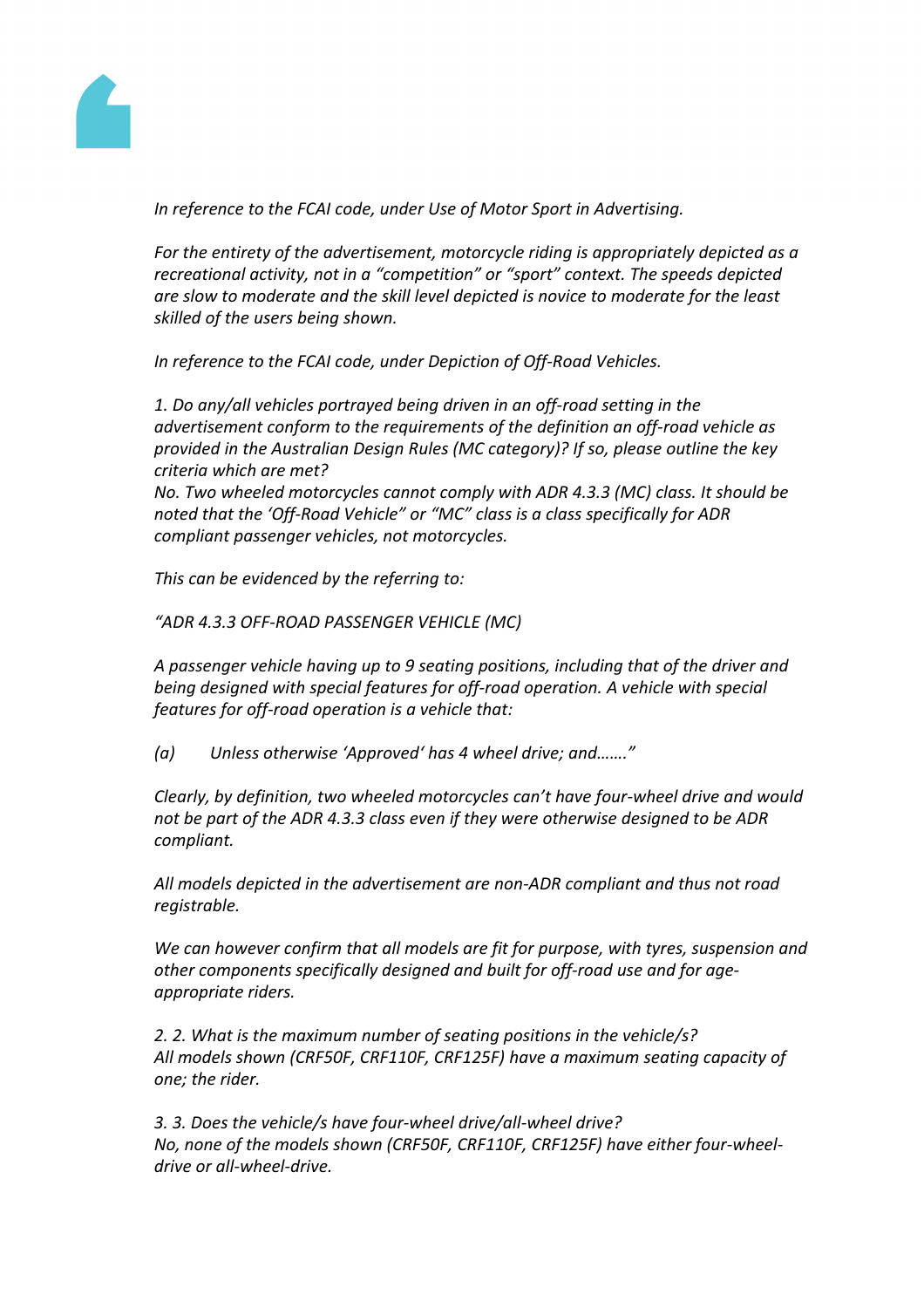

*In reference to the AANA Code of Ethics.*

*2.1 Advertising shall not portray people or depict material in a way which discriminates against or vilifies a person or section of the community on account of race, ethnicity, nationality, gender, age, sexual orientation, religion, disability, mental illness or political belief.*

*There is no discrimination being portrayed in the ad in any way.*

*2.2 Advertising shall not employ sexual appeal: (a) where images of Minors, or people who appear to be Minors, are used; or (b) in a manner which is exploitative or degrading of any individual or group of people.*

*There is no sexual appeal being portrayed in the ad in any way. CAD rating for the ad is G.*

*2.3 Advertising shall not present or portray violence unless it is justifiable in the context of the product or service advertised.*

*There is no violence being portrayed in the ad in any way. CAD rating for the ad is G.*

*2.4 Advertising shall treat sex, sexuality and nudity with sensitivity to the relevant audience.*

*There is no sex, sexuality or nudity being portrayed in the ad in any way. CAD rating for the ad is G.*

*2.5 Advertising shall only use language which is appropriate in the circumstances (including appropriate for the relevant audience and medium). Strong or obscene language shall be avoided.*

*There is no strong or obscene language being used in the ad in any way. CAD rating for the ad is G.*

*2.6 Advertising shall not depict material contrary to Prevailing Community Standards on health and safety.*

*The ad shows motorcycles being ridden in an exemplary manner and for recreational purposes. All riding shown is performed in a safe manner, with adult guidance and supervision. All riders are wearing appropriate safety gear, including helmet, gloves, and boots.*

*2.7 Advertising shall be clearly distinguishable as such.*

*The ad is clearly identifiable as such, as it clearly shows a retail offer both on screen and in the voiceover script.*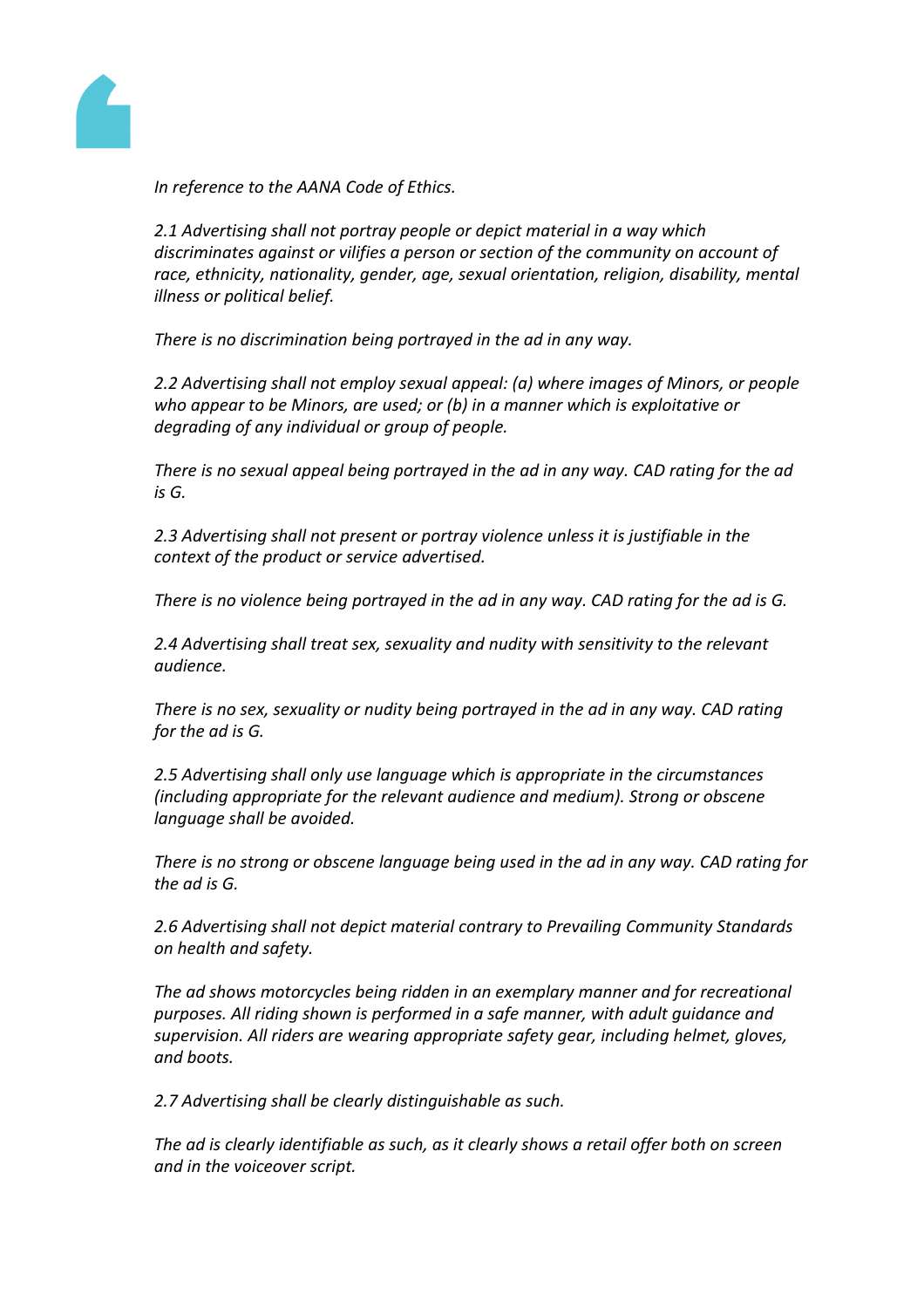

## **THE DETERMINATION**

The Ad Standards Community Panel (Panel) was required to determine whether the material before it was in breach of the Federal Chamber of Automotive Industries Voluntary Code of Practice for Motor Vehicle Advertising (the FCAI Code).

The Panel noted the complainant's concern that the advertisement depicts unsafe driving.

The Panel viewed the advertisement and noted the advertiser's response.

To come within the FCAI Code, the material being considered must be an advertisement. The FCAI Code defines an advertisement as follows: "matter which is published or broadcast in all of Australia, or in a substantial section of Australia, for payment or other valuable consideration and which draws the attention of the public, or a segment of it, to a product, service, person, organisation or line of conduct in a manner calculated to promote or oppose directly or indirectly that product, service, person, organisation or line of conduct".

The Panel considered whether the advertisement was for a motor vehicle. Motor vehicle is defined in the FCAI Code as meaning: "passenger vehicle; motorcycle; light commercial vehicle and off-road vehicle". The Panel noted that this was a promotion for Honda dirt bikes which are a type of motorcycle and this does meet the definition of Motor Vehicle under the FCAI Code.

The Panel determined that the material before it was an advertisement for a motor vehicle and therefore that the FCAI Code applied.

The Panel then analysed specific sections of the FCAI Code and their application to the advertisement.

**Clause 2(a) - Advertisements for motor vehicles do not portray ...unsafe driving, including reckless or menacing driving that would breach any Commonwealth law or the law of any State or Territory in the relevant jurisdiction in which the advertisement is published or broadcast dealing with road safety or traffic regulation, if such driving were to occur on a road or road-related area, regardless of where the driving is depicted in the advertisement.**

The Panel noted the advertiser's response that the advertisement was filmed on private property and the advertised vehicles were not ones which were designed to be registered and used on public roads.

The Panel noted that it is against the laws in most states and territories for dirt bikes to be driven on public property, however considered that there is no indication that these bikes are being ridden on public land. The Panel considered that it was